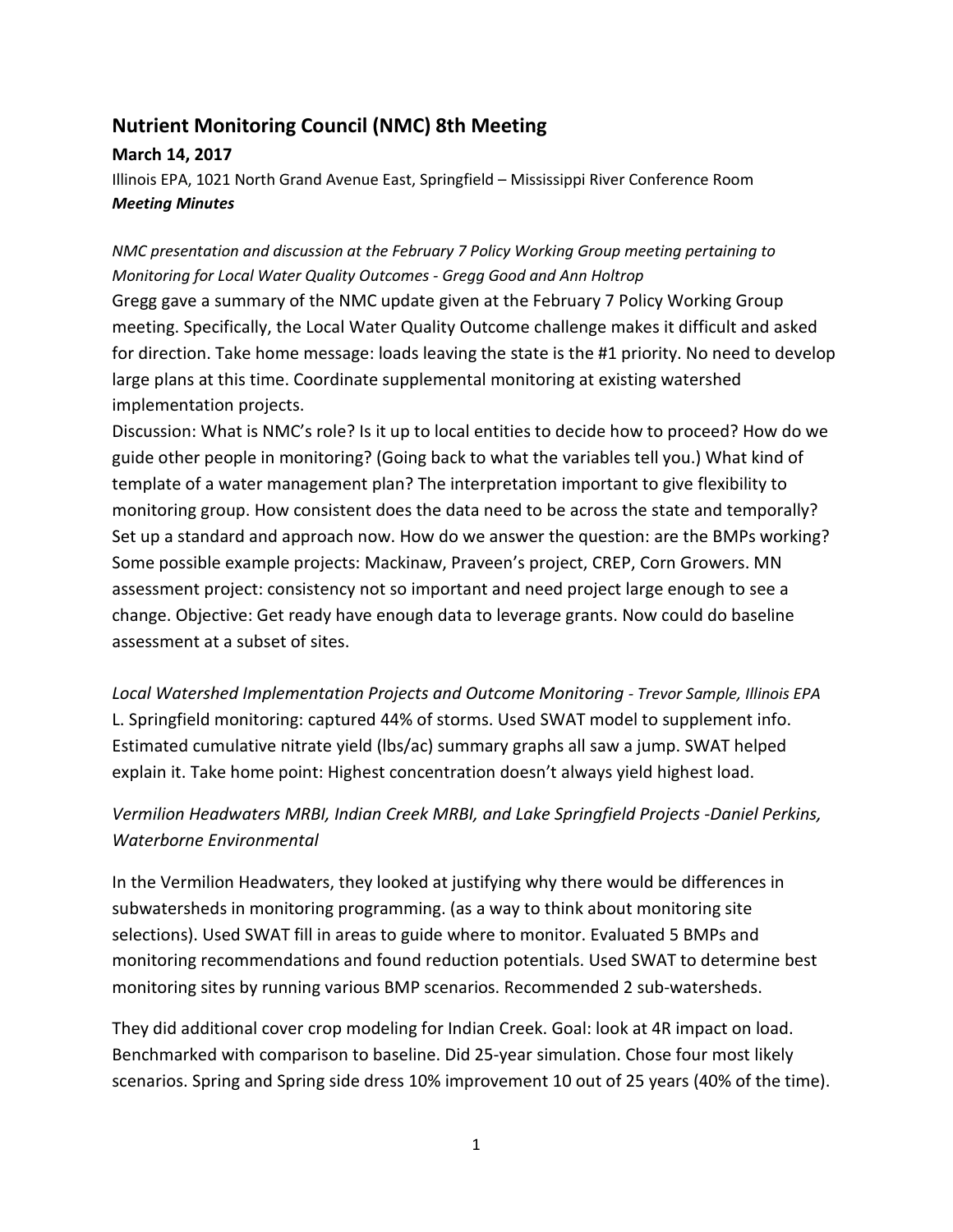Cover Crops: 4 scenarios of varying degrees of adoptions and area. If have 100% adoption, could have 30% N reduction.

### *Upper Macoupin Watershed MRBI, RCPP Project* - *Trevor Sample, Illinois EPA*

Objective was to show over 5 year period if there was a difference. Have to look storm by storm. Indian Creel had high level of NRCS program enrollment. AFT applied technique to Upper Macoupin Cr Watershed Partnership focusing on phosphorus. It's a high yield loss watershed. Illinois EPA partnered with Blackburn College for grab samples. Trevor developed QUAP. In the future, they'll have autosampling sites and continuous streamflow.

*Agricultural Implementation Tables – NLRS Biennial Reporting of Progress – Trevor Sample, Illinois EPA, presented this information.* Reporting approach: we know what we (state and fed) fund, so capture this.

*Havana Lowlands Groundwater Study - Section 106 Monitoring Grant Update – Rick Cobb* Averaging 19 mg/L nitrate. Monitoring just went in last week. Well location is down gradient of center pivot. This a sand dune area that has fertigation and side dress. Will monitor for a year with 15 min intervals.

*8-station USGS Super Gage Network and Annual Report Development Update – Kelly Warner* Most stations have a full year of data. Florence has data since 2012. Have an annual report. Loading will be included – daily, yearly. Will do a 5-year summary that contains analysis. Working out some difficulties with phosphate. For next report, USGS will have 2 years of data but won't be able to say trend until 5 years.

*MWRDGC Super Gage #9 at Joliet, and IEPA Monitoring in the Marseilles, Starved Rock and Peoria Pools – Settlement Agreement Monitoring – Gregg Good* Monitoring will start in 2018. IEPA will also monitor at three sites in the area. Ninth site will help define point source contribution into the Illinois River.

*NLRS Fall Workshop Planning - Specific workshop planning for more NMC member interaction with the NLRS Policy Working Group and other Working Groups (e.g., NSAC, AWQPF, Urban SW, Performance Benchmark)* 

Plan to meet with AWQPF and NSAC.

Cross pollination topics:

AWQPF: "how do we aggregate monitoring for the state?" – is that something that they should gather ahead of time?

NSAC: "what are the criteria they are looking at? Does it overlap?"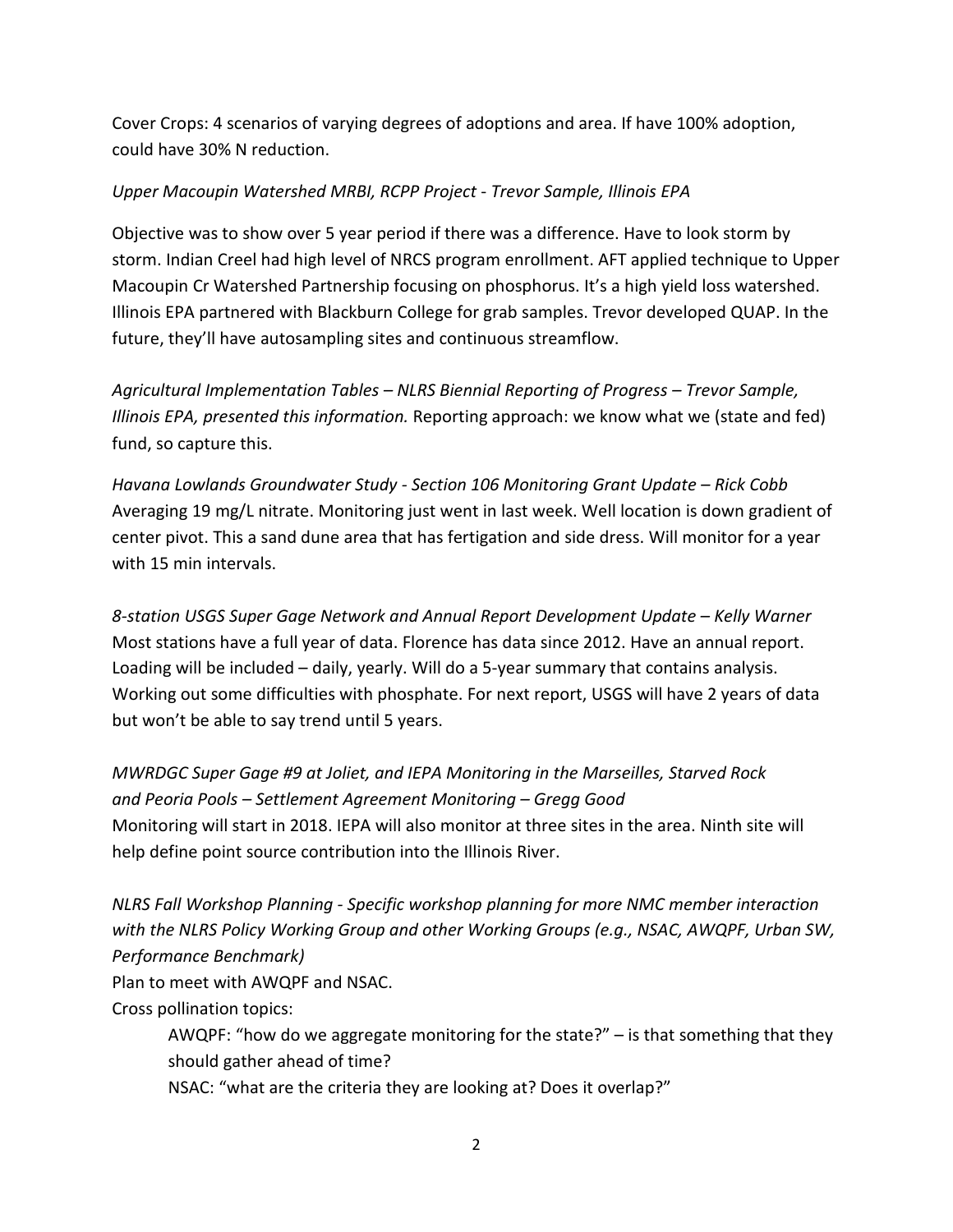*Vermilion River Watershed Nutrient Monitoring Plan Template Development The Goal – To try and show nutrient reduction and water quality progress in priority watersheds through monitoring. Google Docs Exercise – Progress to Date? Discontinue?* Presently halted

*2017 Illinois EPA Large River Microcystin Monitoring Effort – Gregg Good* Illinois EPA has prepared reaction document if Mississippi River has an extensive algal bloom. They will be doing microcystin sampling this summer.

In attendance: Gregg Good, Illinois EPA; Kelly Warner, USGS; Trevor Sample, Illinois EPA; Ann Holtrop, Illinois DNR; Rick Cobb, Illinois EPA; Andy Casper, Illinois Natural History Survey; Chuck Theiling, US Army Corps of Engineers; Anna Marshall, University of Illinois; Cindy Skrukrud, Sierra Club; Jong Lee, UIUC, NCS; Paul Davidson, University of Illinois; Laura Keefer, Illinois State Water Survey; Brian Miller, Illinois Water Resources Center; Ben Weigleitner, Illinois Water Resources Center; Katie Hollenbeck, Illinois Water Resources Center; Eliana Brown, Illinois Water Resources Center; Justin Vick, MWRDGC; Dan Perkins, Waterborne Environmental Inc.; Abel Haile, Illinois EPA; Teri Holland, Illinois EPA

Gregg Good: For the folks who don't know, here's a list of all who are on the Nutrient Monitoring Council. Anna Marshall is here today. She is a sociologist at UIUC. We also have Dan Perkins with us today from Waterborne Environmental.

Anna Marshall: I work with ag engineers on a project figuring out how and why stakeholders adopt conservation strategies. I am a sociologist of law, policy making, etc.

Gregg Good: Here is our charge: identifying what's leaving the state, documenting, a prioritized list, and funding. But there's no funding anywhere. Trevor, Paul, Ann and I were all at the Policy Working Group meeting. Here's what I talked about, the monitoring network. Where do we go with monitoring in regards to the charge? We shared with them this grand idea to collect data and tell stories. In the hope to reduce nutrients and affect water quality, we developed this template. We were going to start with Vermilion and then at the last meeting, we were going to hold our horses. Who's ultimately going to implement this? We told them we were "floundering." Then we talked about challenges. Where's the check to do all of this work and how do we sample habitat, fish, and vertebrates? It takes time to show success, we thought maybe the Nutrient Monitoring Council would lead, and then shared our feeling. I think there's going to be a conference or workshop. These are the specific questions we proposed to Policy Working Group. Do we really need to go about process of developing watershed plan or smaller watershed? Do we have to do these big studies? If we measure chlorophyll a, is that enough to tell a response story at all? The comments are: "are we needing these big fat documents, worry about loads for now, if we knew what we wanted to ask, etc." So this was the take home message from the Policy Working Group. The #1 job is monitoring nutrient loads. There is no need to develop the big plans. We need to keep it simple stupid (KISS), and coordinate supplemental monitoring activity.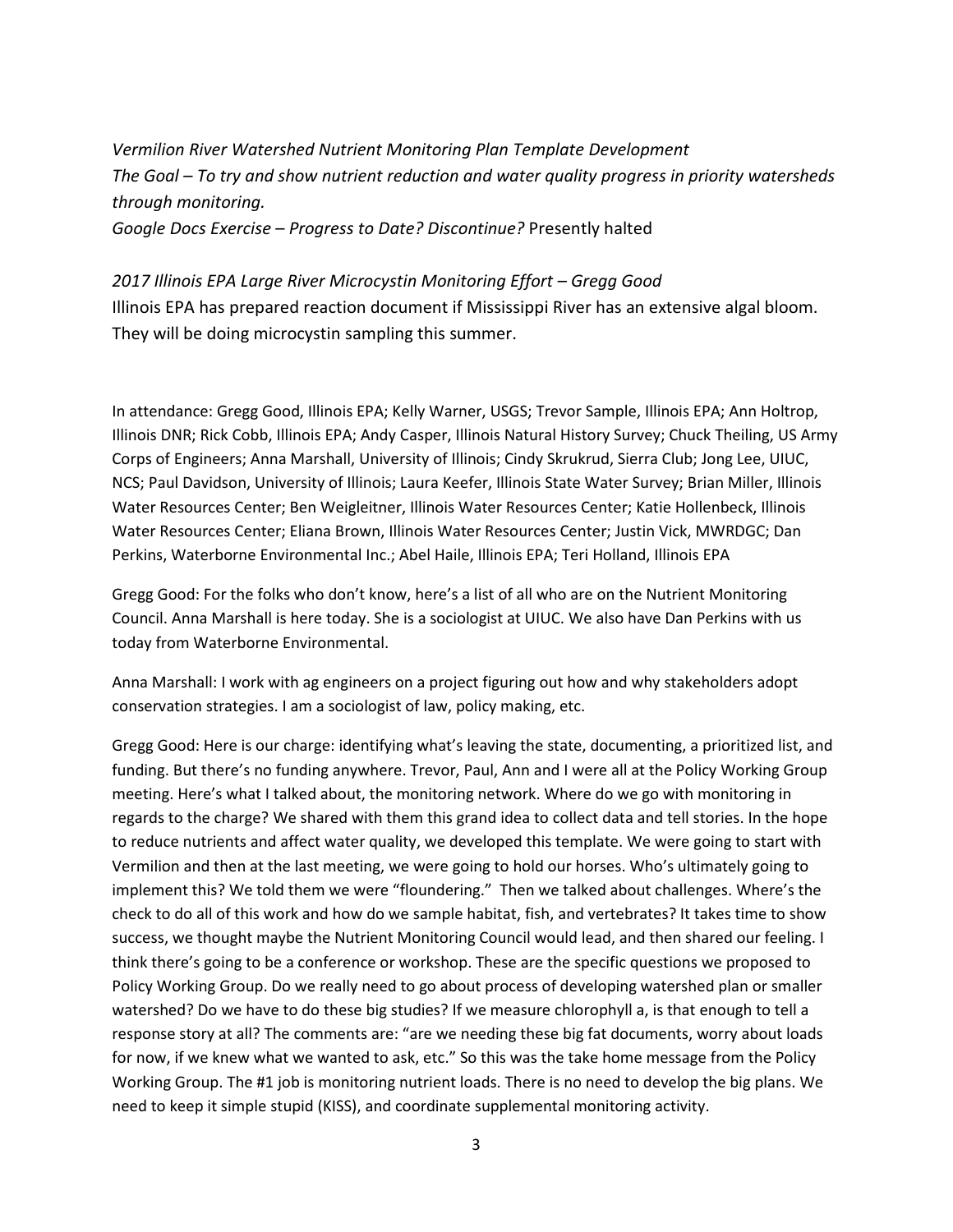Cindy Skrukrud: I'd like to better understand this last bullet. The Nutrient Monitoring Council would potentially offer assistance to watershed groups?

Gregg Good: I think as a monitoring body, we talked with Trevor and Amy, and we were asking where that charge came from to do water quality outcomes. We should look at both loads. What does it mean by local water monitoring outcomes? If there are efforts out there already, we talked to one watershed group, can they come to Nutrient Monitoring Council and can we find resources to do that? Trevor?

Trevor Sample: The Policy Working Group is an implementation group and we are a monitoring group. If they want existing data or if they need gages, we can send them to Kelly.

Cindy Skrukrud: We are coordinating with the agency on a 5-year intensive basin sampling, so we can see if we can add it on.

Trevor Sample: Like adding on grab samples or cost-sharing a gage.

Cindy Skrukrud: There are more and more groups in wastewater treatment communities. There are more watershed groups that are being self-organized. Hearing from those groups about strategies would be good.

Ann Holtrop: I feel like we are going back to where we started. It is a split between biota and water quality chemistry. We need to find what is relevant. I like where this is going. It is something we started to have as a resource. Here's what they will tell you. We started down that path and came up with parameters.

Laura Keefer: We came up with different parameters more and more and didn't flip it on the head.

Ann Holtrop: Do we then do anything with data? Is that our role? Do we coordinate and people use it how they want? And then will it be the local entities?

Andy Casper: I was looking at the 2<sup>nd</sup> bullet point; we need methods or need to know how to coordinate data with other data. I think that's where we started out.

Ann Holtrop: I didn't get the sense anyone wanted a watershed monitoring plan. Part of it is who's going to do it. We want a template so we do things the same way. How could we guide other people in doing it?

Laura Keefer: Maybe almost like a template or a standard?

Ann Holtrop: At some point we had this in our head. We had a Google Doc where we were going to put in data so groups could see what's available from other entities in the state. That way we would know what's already out there and what still needs to be collected.

Laura Keefer: We chose Vermilion as a guinea pig to see what kind of template could be developed based on the data. So the template was used so we can formulate data.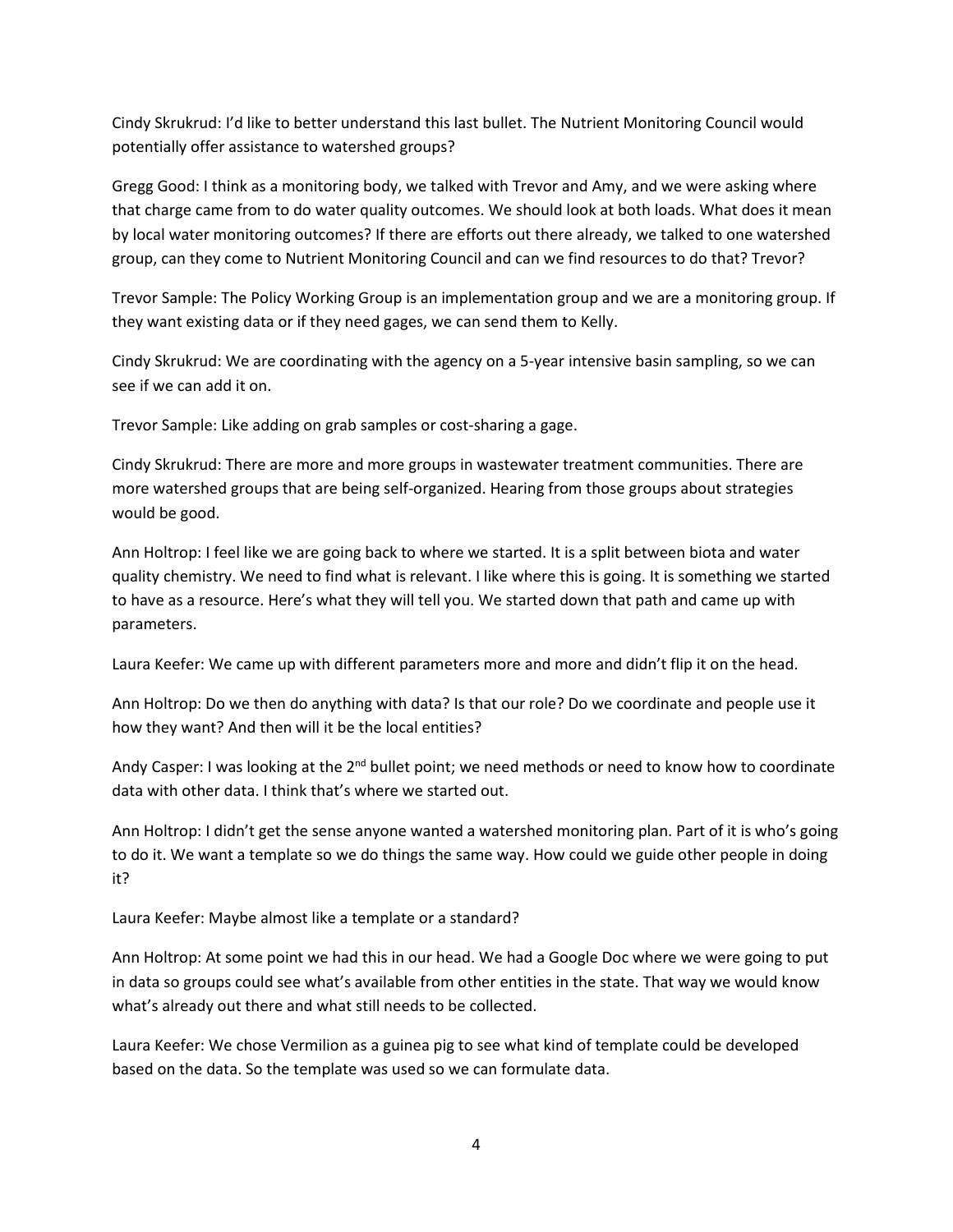Andy Casper: Ann made two points: 1. Giving flexibility to groups as they may not know what story to tell and 2. What useful data to collect and making it available. That will make it difficult for any individual monitoring plan.

Laura Keefer: For this monitoring group, does all of the data to be equivalent across watersheds?

Ann Holtrop: Looking forward to the day when someone will address local water quality changes, maybe we don't care how consistent we are. Maybe what you start with is what you end with. Maybe we don't need to be that consistent.

Laura Keefer: Fifteen years later, you should expect to collect at the same frequencies.

Ann Holtrop: The before and after has to be the same. The before and after needs to be at a particular place. We have to have that level of standardization.

Laura Keefer: Over the decades, to me, this transcends initiatives. They decided to set up a standard and a rate.

Brian Miller: It seems what we will be on the hook for are all of the BMPs put on the landscape working. From a Policy Working Group perspective, that's the question they will want to answer.

Laura Keefer: That goes back to when we gave locations to Katie. Do we want to keep going with that?

Gregg Good: At some point, when I have to write up a biennial report, I'd like to say, "here are some examples." For water quality outcomes, we have to have how the Illinois Nutrient Loss Reduction Strategy helped get some water quality outcome changes.

Brian Miller: One way to think about it is long-term or short-term. One thing that comes to mind was Mackinaw. We had Praveen talk to this group. There might be one or two more in the state. Out there you have the Corn Growers. So the question is: what has been done, what will we keep doing, and what's missing?

Chuck Theiling: Minnesota resources did a whole watershed assessment one year and then 20 years later. Methods change and have to be flexible. Another thing is if you don't have enough concentrated BMPs in an area, then you won't see a signal.

Gregg Good: There is not this big pot of money to implement ag methods on any level. There are lots of point source controls in the state. You get a limited amount of money to do limited things and nothing happens in the water.

Chuck Theiling: And then people get discouraged.

Andy Casper: There is potential in the future, maybe in 10-20 years, for block grants where we can take this little thing that we can do, and take it and go big.

Ann Holtrop: One thought is if we do see the day down the road to revisit a subset of sites, to an effect of 15-20 years later, if we need to fill some in, we can leverage some staff to go collect data. If we don't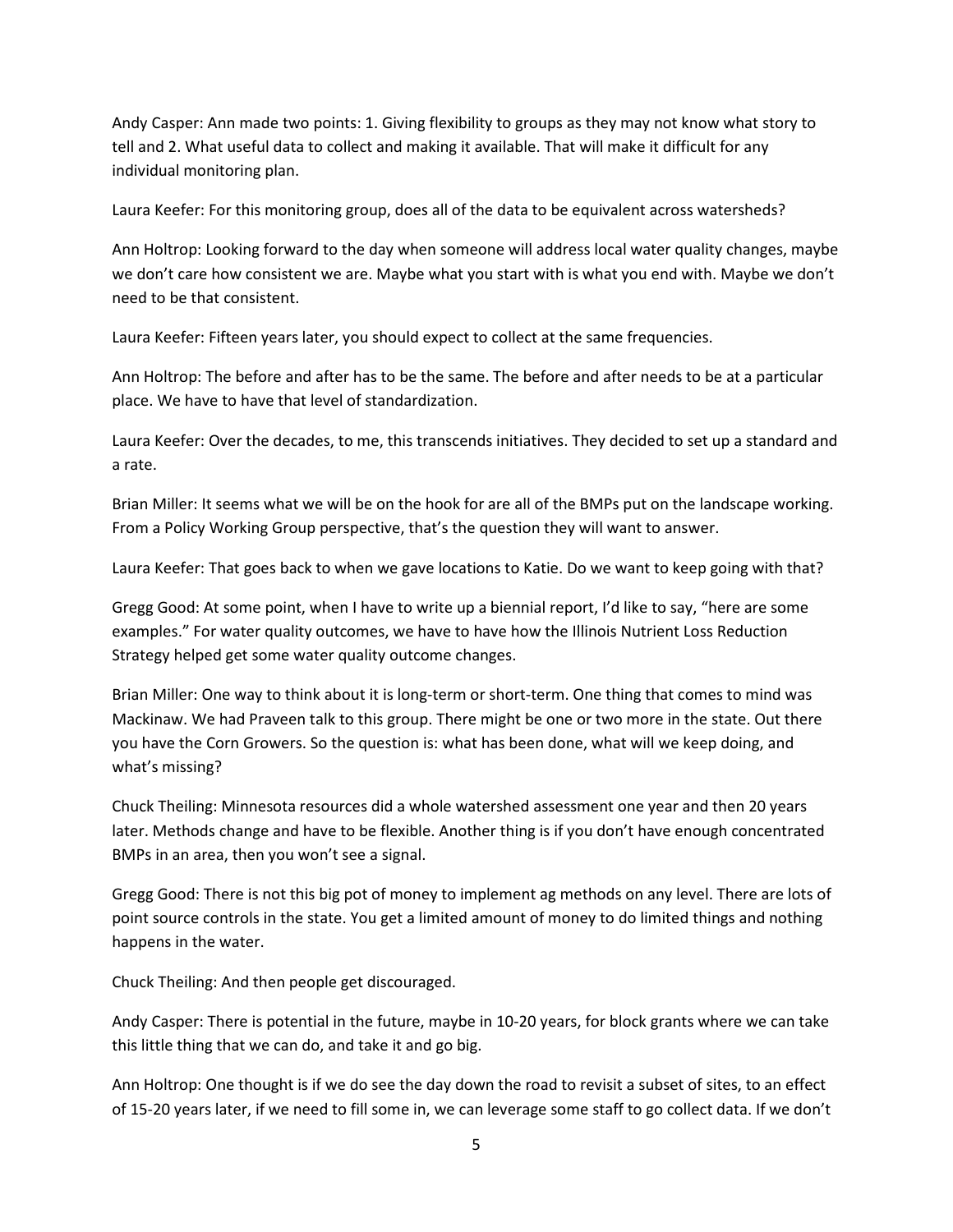anticipate the story down the road, we might not have the best data to tell a story. Maybe that is the deliverable we can do. We can collect data at a subset of sites.

Gregg Good: Okay, so we need to move on. We are going to Dan's presentation.

Dan Perkins: I'm excited to be here and appreciate the invitation. Carolyn Wade, Kris Reynolds, and Jennifer Filipiak would have liked to be here. We work a lot in fields and streams and monitoring from Nebraska to Louisiana. This is about work we've done with Corn Growers and American Farmland Trust. I'm from Nevada. I moved to the Midwest, went to Purdue, went to Florida, and studied nutrients and did a postdoc. I worked for an agricultural chemical company in North Carolina and had a lot of interaction with the EPA over a few years. My background is hydrology. Partners and sponsors are transparent of what we are doing. It has been largely difficult to present this information. We are active but are on the fringe of the mainstream efforts. First, we will talk about Springfield, then Vermilion. Obviously there are supergages in Lake Springfield. Leading up to that, there is a flow dynamic and grab samples. We helped with that effort to coordinate. It was a spatially set up. The goal was to try to determine yields since we didn't have supergages. And we wanted to see the changes in season. There was a lot of effort of concentration effort. What is concentration and load and why is it different? Here are the selected sites in Lake Springfield for sampling. You can also see associated drainage areas. This is where the group started. What do we do with these trends? You can see the mental ranking. Here is the sampling that was done. This was the effort to try to characterize concentration only. Seasonally it was broken up. To look at this, the grab samples, you didn't want to look at just the flow or non-flow conditions. We found that about 43%-44% of flow events were captured. Discrete yields mean the point in time yield. These are just the grab samples. When you estimate load per day, you have to somehow add them up. We only captured 44% of rainfall events. This is what a rainfall grab samples look like. Green are low and the red are the highest. At this point, there is a green bar through the middle. Here is the snapshot view of what loads look like on a per sample basis. You can do better if you have more samples. Without having continuous data like the supergage, to address that, we supplemented the data with model data. The SWAT model was used to provide daily flow estimates. Simplistically, we draw a line. It captures soil, weather, etc. We calibrated the SWAT model using the data to get a better estimate. SWAT is simulated by the blue line. No model has to be perfect; it only has to be useful. Using that SWAT model to fill in the gaps, here are the cumulative loads per site. If you're looking at this in cumulative terms, SWAT helped us determine how it impacted different types. For the long term load number, here are the graphs on top of each other. Here is the highest load. This is cumulative yield by season by site. If you look at straight lbs, not lbs per acre, how did that rank against NLRS document? There is a difference in lb/acre/per year. We had a different scale of measurement, finer tuned, etc. Lake Springfield is smaller and I'm not sure that those most recent of years (2015-2016) were in the document. When the USGS continuous data is available, we can do a lot more instead of these grab samples. That's all on that.

#### Gregg Good: Questions?

Kelly Warner: For the regression, was it relatively the same?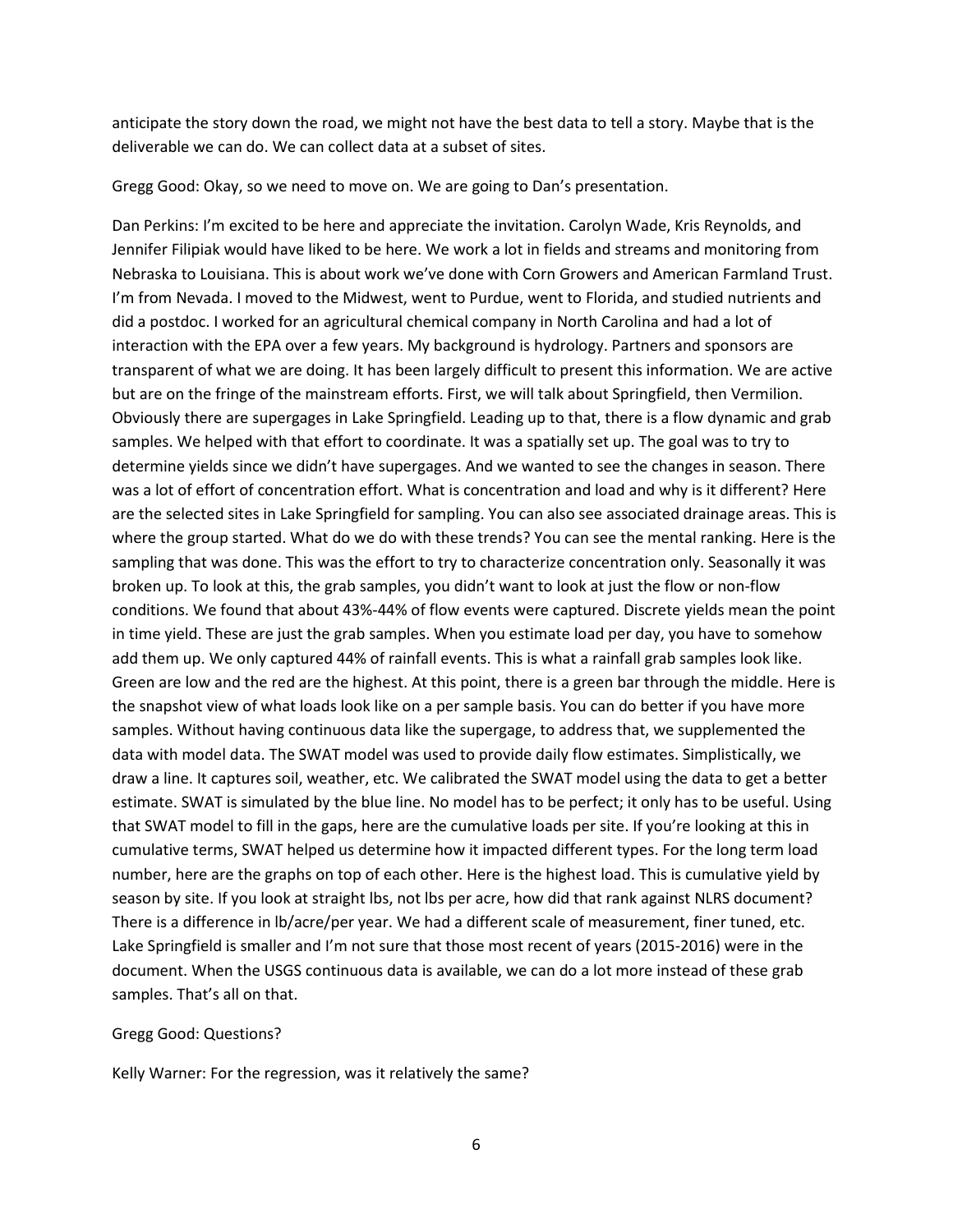Dan Perkins: From 0.5 - 0.7.

Kelly Warner: I was wondering if the lower nutrient basin is harder to predict than the high nutrient basins?

Dan Perkins: You should probably use APEX for the smaller ones.

Rick Cobb: Lake Springfield doesn't have a ton of BMPs implemented, but they do have grass buffer strips. It is interesting that those grass buffer strips seems to be effective for nutrient loss.

Dan Perkins: That's a good observation for nutrient loss, especially nitrate.

Trevor Sample: Filter strips aren't doing any good because of the tiles.

Dan Perkins: Macoupin Creek had a paper that didn't have much difference with filter strips and tile.

Laura Keefer: I'll send you some data. We sampled in Lake Springfield in late 1980s. Just for comparison for Lake Decatur, there is 24lbs per liter of nitrate.

Dan Perkins: What we are doing and where we are doing it? We are shifting. To my knowledge, they haven't put in monitoring stations in Vermilion headwaters watershed. Most are familiar with Pontiac. We need to think of it as monitoring site selection instead of a load. We used the Pontiac gaging station to do the heavy lifting. We did a five year dataset and asked SWAT to calibrate to the dots. The line is what SWAT thinks is happening. The red area was highest load potential and green is low. Not that they are bad, just that they are different, to help direct where to monitor. We had enough information from a watershed response. Shifting away from fall completely, here are some spring data. If you ever got to this point one day, can you expect to see a change? How many years could you expect to see and improvement? We looked at a 5% yield reduction goal. How many years until a 5% reduction happens? For purposes of looking at differences in BMPs, you see sub-watershed numbers, if you have a 5% reduction goal, that's 100% of the time, you can achieve a 5% reduction if you do this massive reduction in rate. As you go higher, there is a change in percentage and change in success percent.

Kelly Warner: What's MRTN?

Paul Davidson: It's a university term, Maximum Return To Nitrogen,

Trevor Sample: The question is how many lbs of nitrogen to put on to break even? It's a tool from Iowa State University. Lake Springfield has its own MRTN number now.

Dan Perkins: This shows if you are going to shift away from fall to spring only. This one is cover crops. You see that this is pretty effective. The purpose was to determine where the best monitoring sites where using BMPs.

Laura Keefer: This might get a little more discrimination.

Paul Davidson: Did you ever consider multiple practices?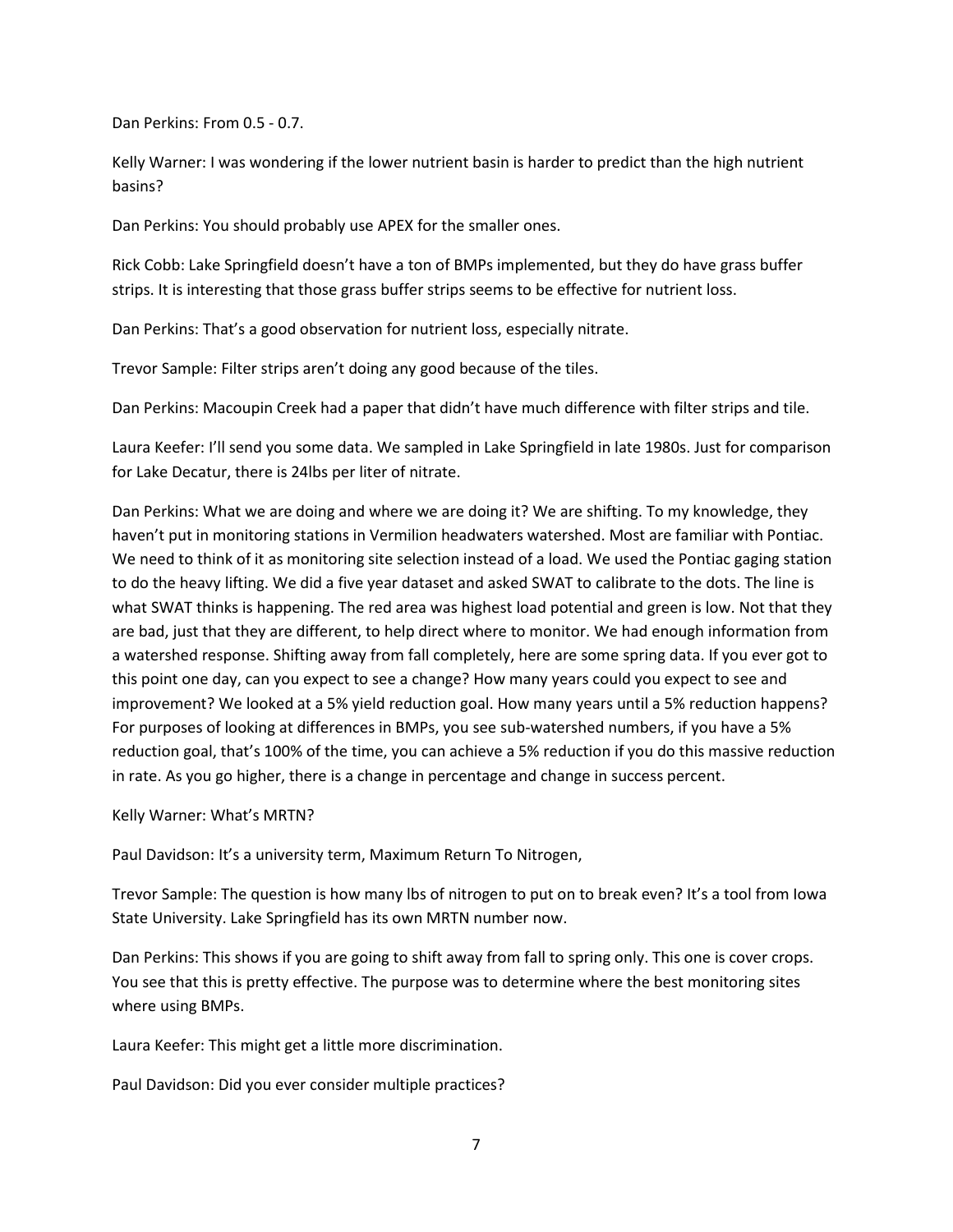Dan Perkins: No, we haven't done that. We did subsequent modeling to look at combinations of things. Which one would be the best option? We did recommend two sub-watersheds. We used the modeling and expected frequency of return. This is an estimate of site selection. Assuming that your starting point is far out there, here is a chart of the expected BMP frequency of reaching the 10% nitrate loss reduction.

Trevor Sample: What about modeling surface runoff?

Dan Perkins: It is almost entirely tile drained. The model does account for it. The SWAT model actually grows a cover crop, accounts for water uptake, etc. There is room for improvement, sure, with large differences of success of crop from year to year.

Paul Davidson: What about planting data? Time of year?

Dan Perkins: We had to pick a date for it every year. There is a lot of opportunity to look at the model, but we're not really harnessing it. I just need some data.

Gregg Good: Okay we have 15 more minutes for Dan.

Dan Perkins: Okay, Lake Springfield and Indian Creek, this is a SWAT modeling presentation. So let's do Indian Creek. It's a smaller watershed. It's an intensively monitored watershed, though. We had to benchmark that. So this is what we came up with. We assumed 50% was in fall and 50% in spring. We assumed certain practices, if we are going to do any given year. It is an interesting link from load to practices to economics. There were a list of 10 practices and we chose 4 practices. We saw a negligible increase just by changing the rate along. The yield wasn't a ton better either. We ranked 10 scenarios, and these 10 scenarios rate the same way for Springfield and Indian Creek. Timing was a pretty big driver for both the watersheds. If the number is red, you do not have an improvement, you have a deficit. They are doing a pretty good job in Indian Creek already.

Brian Miller: Can you explain the 10% to 20%?

Dan Perkins: Each one of those represents an improvement and/or a loss. We are essentially setting an arbitrary number. Spring and spring side dress has a 10% improvement on 10 out of 25 years. Rate wasn't a big driver, but the timing was. There are two slides left on cover crops. Indian Creek benefits greatly from cover crops. Each block represents a percentage of the watershed where there are 100% of cover crops. The results were presented and if everyone incorporated cover crops, there could potentially be a 30% reduction. That's all.

### Gregg Good: Questions?

Chuck Theiling: What about the time factor in cover crop? Seems the longer you have cover crops, the better.

Dan Perkins: The fact that it was in the negative was good. The water was taken up in the plant. It could certainly be affected by the type of cover crop, etc. People don't want to talk about constructed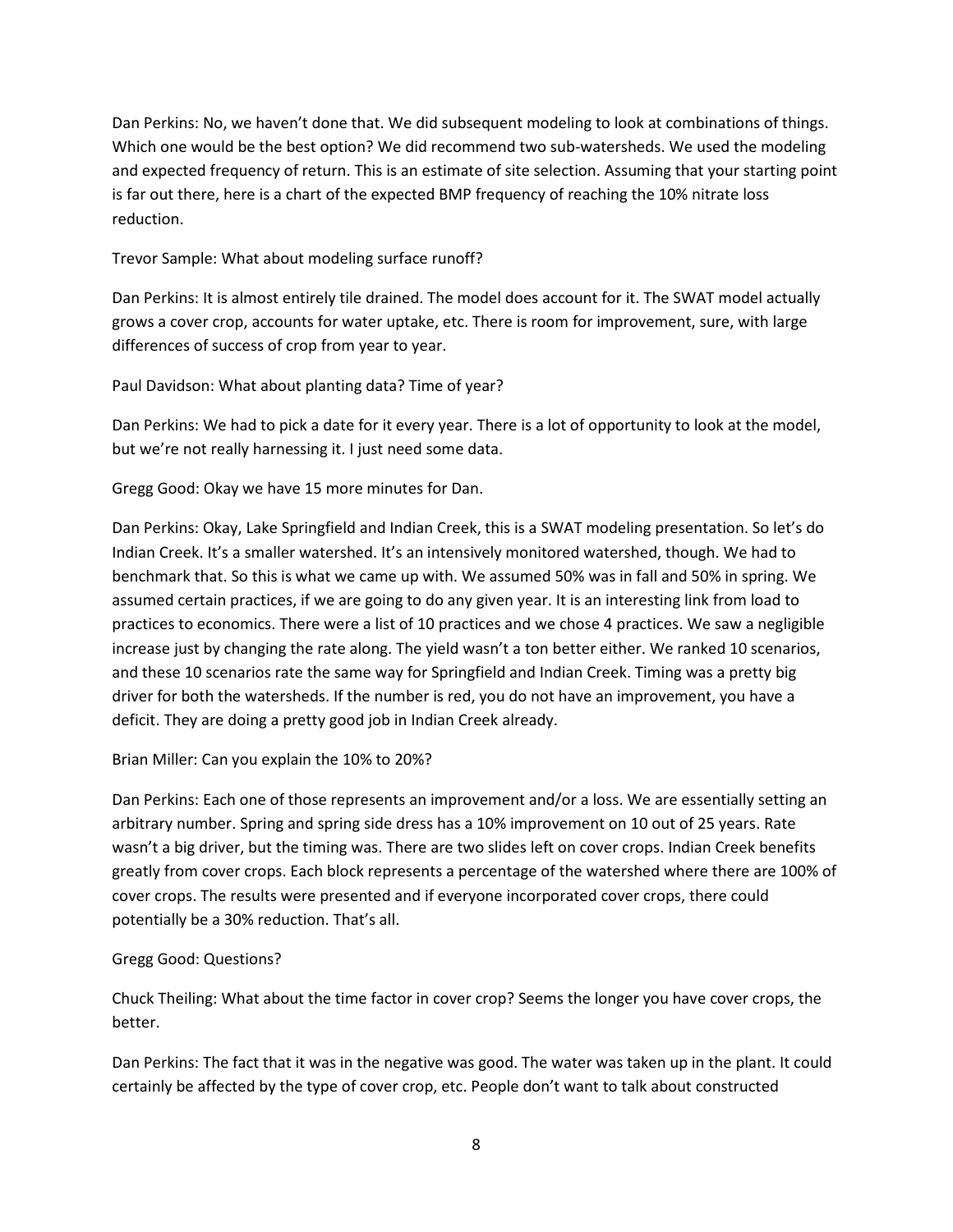wetlands. Often they don't want to take land out of production. Most farmers are stewardship conservation minded and also willing to look at programs to help them run their business. Also they are motivated by their bottom line.

Paul Davidson: The modeling approach to select the watershed is interesting. That could be a nice tool. We want to go where there is data. You can start with the ones that are priority watersheds.

Andy Casper: Is it potential for improvement or potential to detect improvement?

Dan Perkins: Potential to detect improvement.

Andy Casper: It's putting in enough BMPS to generate a signal.

Gregg Good: Trevor Sample is up next.

Trevor Sample: The point is to try to identify the sampling and data. We did Indian Creek and saw a lot of success. American Farmland Trust, took the Indian Creek model, and took it somewhere else to do phosphorus. I'm going to focus on monitoring for Macoupin. It was one of the higher yielding ones. The yield is 1.7 lbs/acre. So those who are familiar MRBI, it was created in 2009 under the Farm Bill. Extra funding was provided for these programs. Macoupin Creek received \$1 million to implement programs from 2016 to 2018. The Vermilion headwaters were one, Clear Creek, the upper Macoupin, and Clinton Lake. When talking about phosphorus, we need to reduce erosion, because that's where the phosphorus is. It's in the soil. You have to have the outreach and the money and that way, it will help get practices on ground. It will be implemented in healthy forest land. The USDA is to provide \$1.2 billion and there are three funding tools set by RCPP, critical conservation area, national, and state. Whenever these groups apply for RCPP they have to state what pool they want to compete in. Through 2014-2015, we got RCPP projects in Illinois. The Corn Growers got a huge one, \$5.3 million for trying to tie economics to conservation practices. Macoupin Creek finally received funding in 2017. The RCPP is all about partnerships. Here are all of the partners. They include AFT, IEPA, USDA-NRCS, etc. IEPA partnered with Blackburn College. The whole point of this is to reduce the amount of phosphorus lost to Macoupin Creek. The partnerships and programs include the Corn Growers Association, SWCD, etc. For water quality monitoring, we have graduate students going out to collect monthly samples, grabbing total phosphorus, TSS, and VSS, etc. The sites are shown here. So we have added some sites. So the USGS has an auto sampler at two sites. We've been talking to Paul Terrio to get a sampler, not a supergage. We would have one for sediment, one for nutrients. They do have some funding that they have identified so far. If we can sponsor this, we can get it up and running. Just real quick, here are partners, money, monitoring we want to do, etc. We talked about doing a baseline. If you don't have any baseline data, you can't show improvement. You can't show what's happening where, due to privacy concern.

Laura Keefer: FSA will let you go through that.

Trevor Sample: They let you do that?

Laura Keefer: They used to.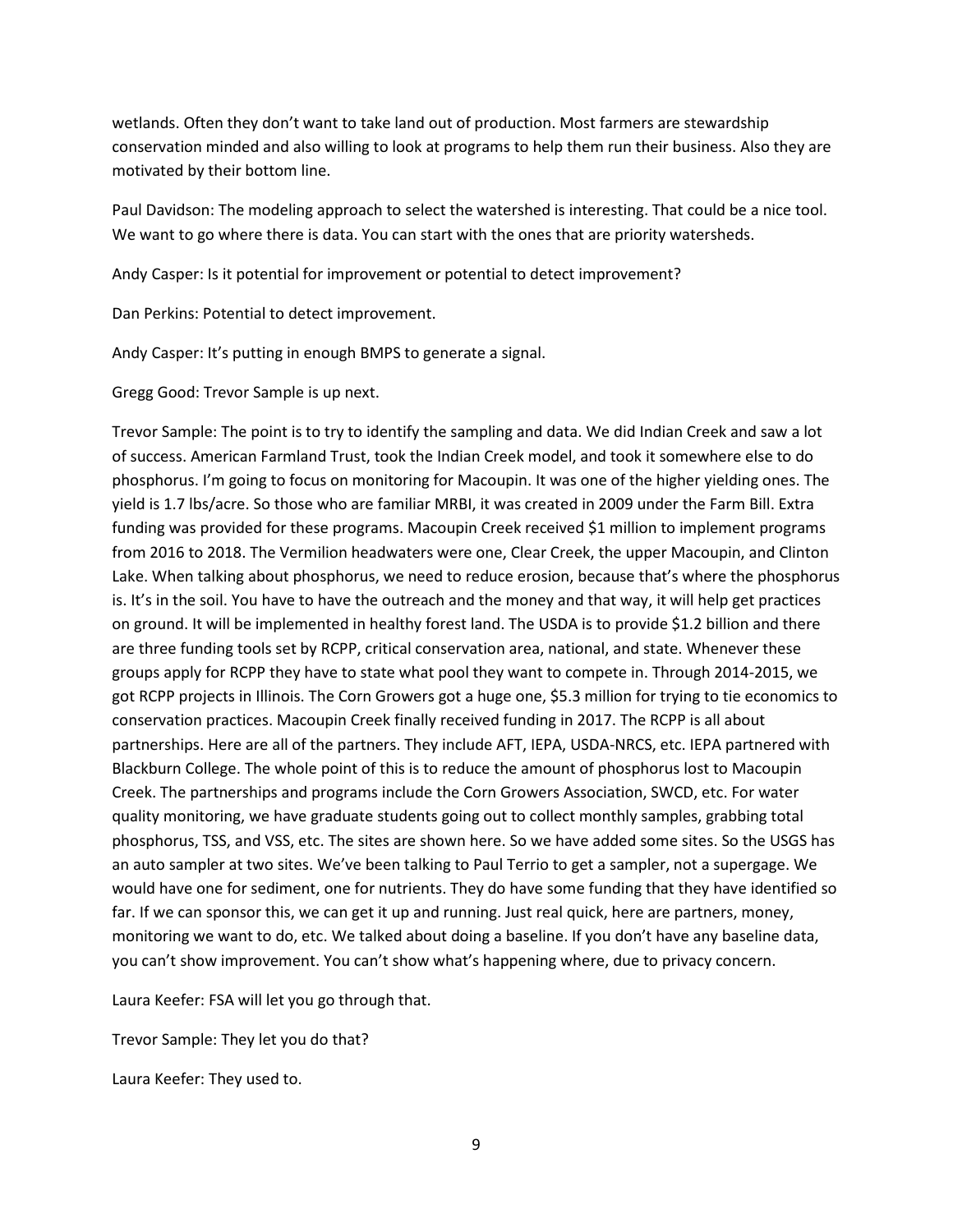#### BREAK

Gregg Good: Just to give you a feel for the Agricultural Water Quality Partnership Forum meetings, Trevor?

Trevor Sample: The AWQPF has been meeting to answer how to go ahead and capture what farmers have been doing on their own voluntary accord. A good thing is knowing that there are other agriculture groups doing stuff outside of the state agencies. Lauren Lurkins goes and takes counts and tallies how many people she's been reaching. Before I get to the state and federal programs, I'll show the NASS survey results. This is a survey that was put together by Mark Schleusener and sent out and they received answers and compiled it in December. The survey helps us identify what the participants know and don't know. We looked at some of the BMPs in the Strategy and tried to get a handle on, "what did you do 2011" and "what are you doing 2015." It's the same thing with cover crops. We saw increases in the cover crop amount being adopted and I thought that was as a result of the outreach. Again, the return rate was 30%, but they sent out how many surveys?

#### Brian Miller: Maybe 5,000?

Trevor Sample: A statistical survey is how they answered and how they returned the survey. Now I'm drilling down to the federal and state programs. What are they doing? They looked at cover crops, wetlands, and CREP easement programs. Any questions?

Ann Holtrop: Is it both of the CREP/CRPs? Illinois and Kaskaskia?

Trevor Sample: They should be both.

Laura Keefer: It happened in 2011.

Trevor Sample: The CREP contracts don't kick in until the CRP contracts are done. This is only looking at those BMPs.

Laura Keefer: It's not that that many more acres are going into CRP; it's how long it is there. It's keeping the status quo with those that are there.

Brian Miller: If they are in both categories, you should be able to add them.

Trevor Sample: This is a snapshot of time.

Ann Holtrop: You could potentially have CRP and CREP counted. We both could be giving you the same acre.

Eliana Brown: I'll ask Lisa.

Ann Holtrop: Lisa Beja?

Eliana Brown: Yes.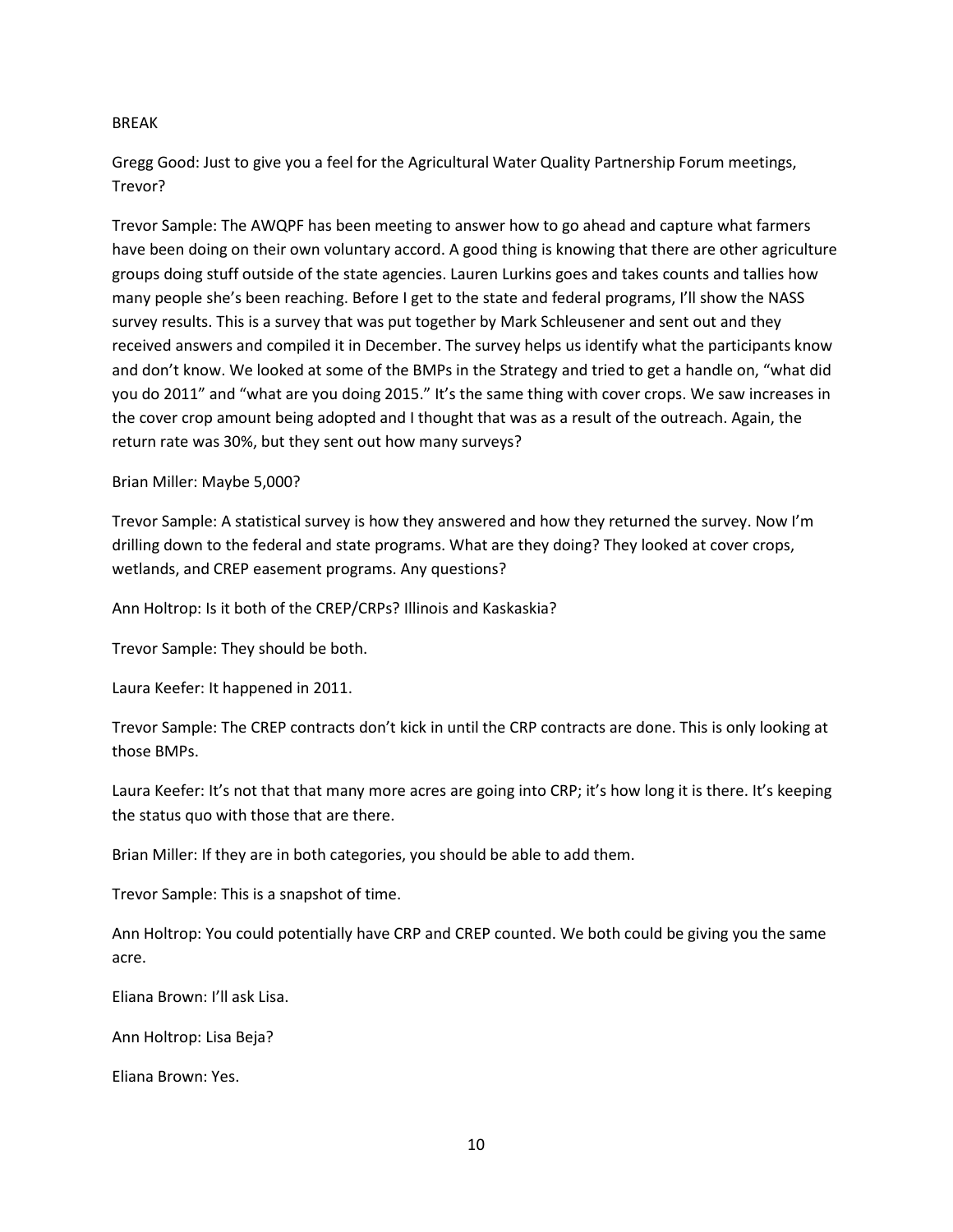Trevor Sample: You don't want to look at what was enrolled. Mark David put some in on some farms, testing the tiles and the effectiveness of them for bioreactors. For our own 319 grant program, we helped cost-share and can tell you exactly what was put in and how many acres. We looked at the lifespan, which could be 10 years. We looked at comparing what we put in between 2011 and 2015.

Cindy Skrukrud: That's impressive.

Trevor Sample: Whatever applications we get this year, we choose the projects that we want to fund.

Cindy Skrukrud: Do we know in terms of leaks, are we potentially going to see decreases in 319 funding?

Trevor Sample: What future funding holds, I don't know.

Rick Cobb: For the organizations that states participate in, the rumor is that there will be a 30% reduction in state grants.

Trevor Sample: So that what some of the tables look like that will go into the biennial report. In FSA, what they called a cover crop back then might be different from what it is considered now. Tying them all together has never been done before. The next meeting is April 4<sup>th</sup> for the AWQPF meeting. We are still receiving information on stormwater. We do the same exercises with agricultural BMPs as we do with the urban ones. This is a summary of the practices and the reduction that we saw from the practices.

Eliana Brown: Trevor did an enormous amount of work so thank you Trevor, FSA, and IDNR. So you may have seen the PowerPoint slide with the four measures that we have taken from Iowa. The Science Update has been written by Mark David and Greg McIssac for the Strategy and includes Water Measures. How will this be done in the future? What part will the Nutrient Monitoring Council play in that? As far as how we are doing, that's for what the report is trying to answer. I don't know if you will be doing what Mark David did before to answer how our rivers are doing. It is something I want to throw out there.

Gregg Good: Kelly will be talking about that later in her presentation.

Rick Cobb: Most of you have seen these background slides on the project. This is the Mason County tree nursery. They were trying to put in a real time probe. Here is drilling the well, here are some photos, here is the progression. So here is Bill. He was there to work to get the probes to communicate. Here is the probe data. We have depth of water table, pH, nitrate, salinity, dissolved oxygen, etc. So this is up and running and at some point we want to get input from stakeholders. We are just getting going.

Brian Miller: How deep are the wells?

Kelly Warner: Maybe like 14ft? It's shallow.

Rick Cobb: Maybe 20ft? I can't remember.

Kelly Warner: It just went in last week and the interesting thing is that it is going in next week.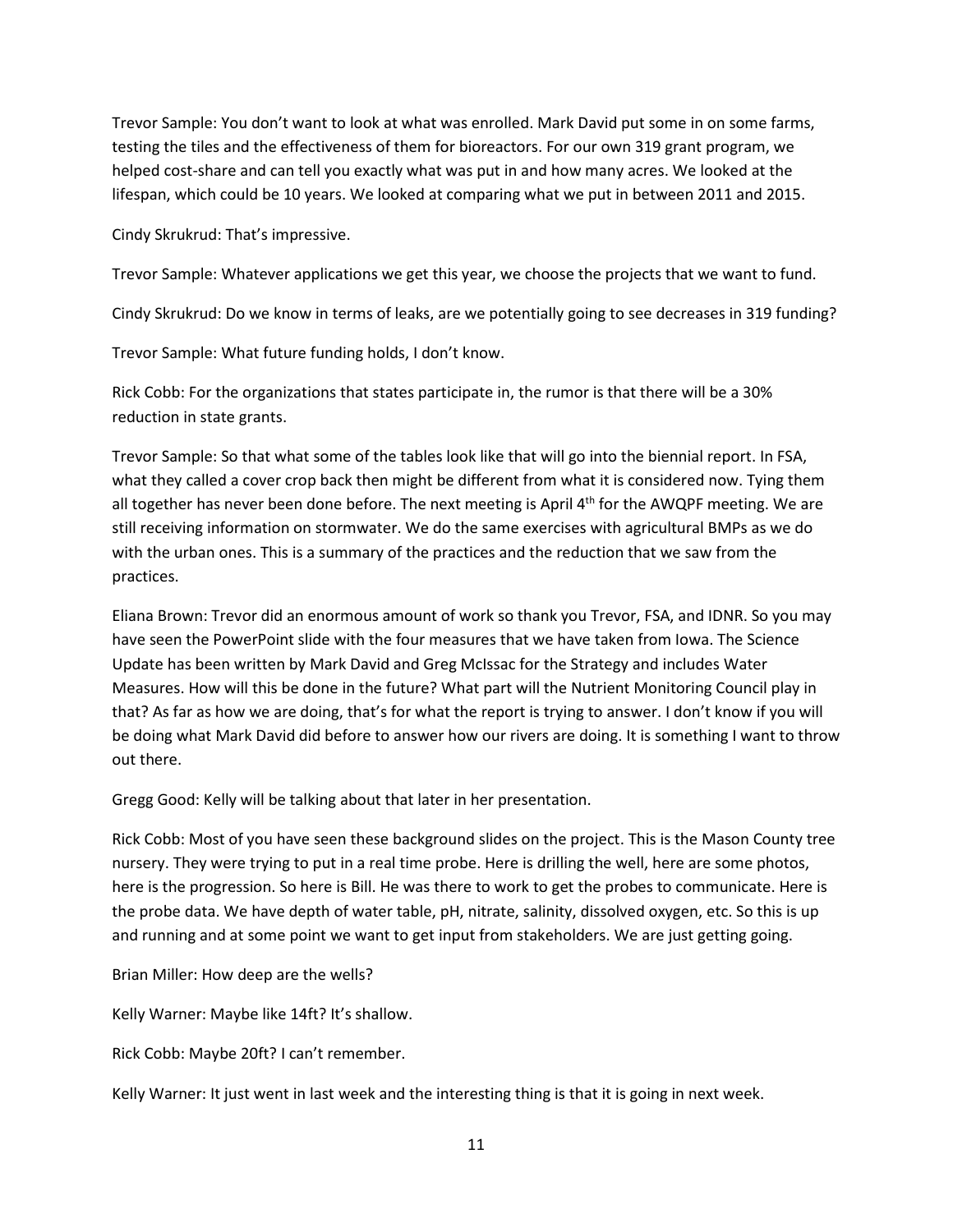Gregg Good: This is last week, and then crops go in?

Kelly Warner: It will be interesting to see what happens after a water event.

Cindy Skrukrud: These are sandy soils?

Rick Cobb: It's Mason County so it's a sandbox and also there are sand dunes.

Paul Davidson: How often do they fertilize with water flowing east to west? I had a meeting with an irrigators group.

Rick Cobb: Hopefully we can get information from a farmer on when the water is pumping. It will be interesting to see if we can see the cone of depression. You can pump the devil out of this well and not see a dent in the water or the cone of depression. It will be interesting to see what happening during the growing season.

Cindy Skrukrud: I'm thinking about MWRD producing struvite, phosphorus that is root activated.

Rick Cobb: In that meeting, that was on the industry side of the stakeholders.

Gregg Good: Next we will be talking about results generated from supergages.

Kelly Warner: We are monitoring these eight stations. We have been in operation a full year. Except Illinois River gage, which has been operating longer. What is the status? We are putting together the annual reporting out. I envisioned a 1-2 page letter, but now we have a 30 page provisional report. What we are doing is reporting out the status of these sites. We are reporting out location, data period, station summary, data summary, and equipment. The data summary for each site is between stream flow, nitrate, and nitrite load. You can look at the gray, based on turbidity. So this will all be available. That is what the annual report will be. What is the data and how is it qualified? At five years, what is the data and summarize the changes, trends, seasonally, etc. I'll pass this around; we are going to do it each year.

Cindy Skrukrud: Does it include annual load?

Kelly Warner: Daily load. No annual load.

Gregg Good: I think that's important. Can we get it in something other than grams/second?

Kelly Warner: We can convert that back.

Gregg Good: I want to caution that this is a first year, with eight stations, with data every 15 minutes. We should make it clear that there are some issues.

Kelly Warner: Nitrate loads are easy, but phosphate loads are problematic. We are hoping to be less problematic.

Gregg Good: There's stream flow, nitrate, suspended sediment, and suspended sediment load, etc.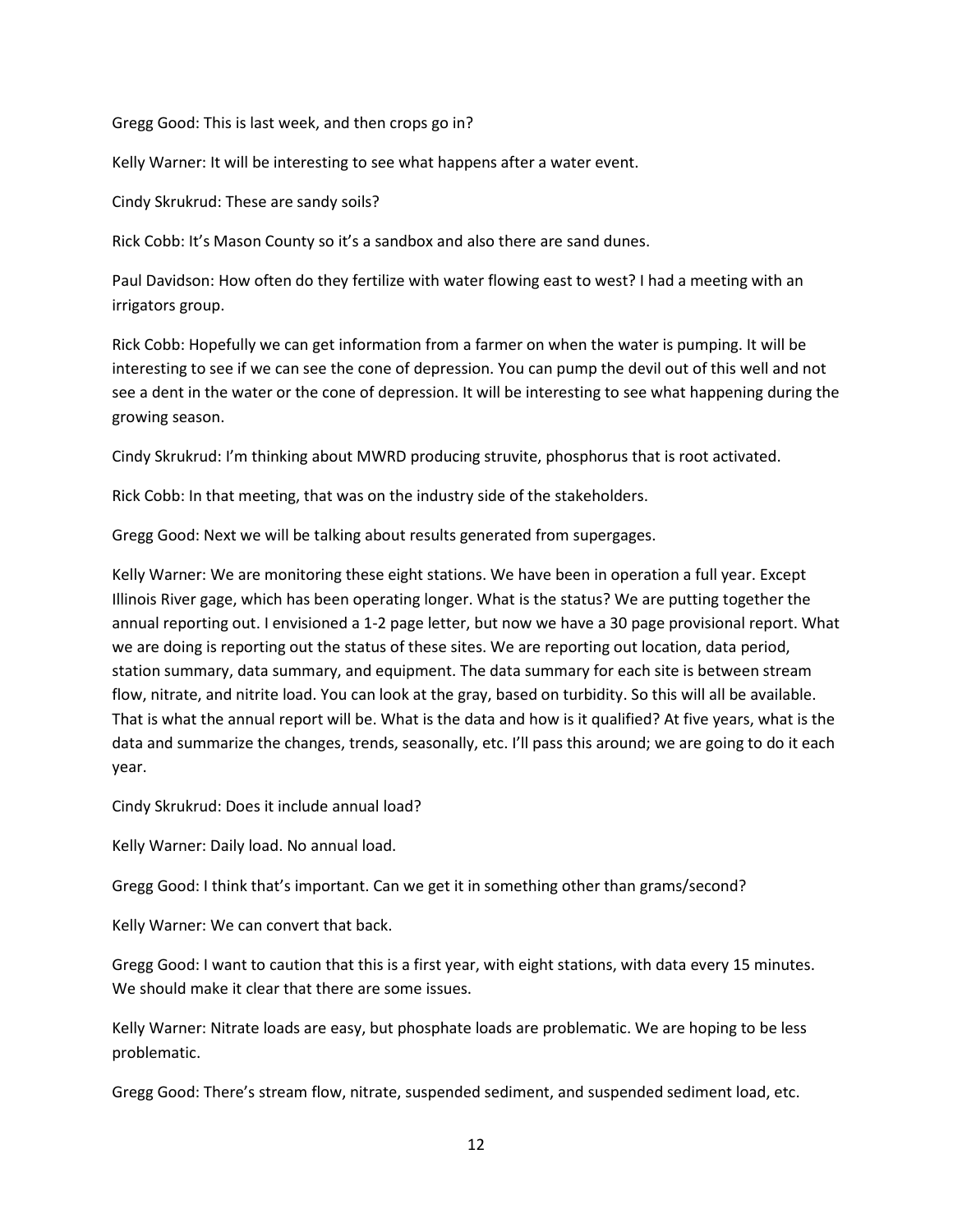Trevor Sample: For nitrate, you could easily come up with an annual load.

Kelly Warner: What we are finding is that we need samples at our highest and lowest flows and also highest and lowest turbidity. If a storm is coming, we have to try and get right out there. Then we will do the regression and put it out for review.

Gregg Good: You have a student looking at that?

Kelly Warner: Yes we do. I will ask if they can at least do the annual load for nitrate and for the phosphate, so that's to be decided.

Eliana Brown: So this is our first year measuring stick?

Kelly Warner: It is an annual measuring stick and then we can look back at the five years.

Eliana Brown: Our measuring stick will come from USGS and will be able to tell the community that it will be going in the correct direction. A good analogy is that we have a fever, then taking an aspirin (BMPs), and then we are taking our temperature 30 minutes later.

Trevor Sample: For the next biennial report, we will have two of these. Every five years we will look at statistical data.

Eliana Brown: We think that in the workshop, maybe that's a time to speak to them about that.

Kelly Warner: One the statewide scale, can we see it immediately? Ordinarily, no. These take time.

Gregg Good: Then by that time, the contract is up. We will have to decide on keeping Illinois Water Resources Center.

Brian Miller: If we have a federal budget too.

Gregg Good: For a success story, Justin got together and selected Joliet site for this gage. Then we decided maybe we should go down further. And voila! Basically environmental organizations IEPA and MWRD got together and MWRD is working to establish the supergage. MWRD is going to be funding that and it will be an actual supergage. The agreement is that monitoring would take place in 2018 for a four year period.

Kelly Warner: Jennifer Wasik and I have talked.

Gregg Good: Monitoring will now take place at three sites. There will also be nine superstations now. So we are starting the process of entering the agreement with USGS.

Cindy Skrukrud: Thanks to MWRD and Gregg and crew for figuring this out.

Gregg Good: We can take a little bit of credit for it, but we will give all of the credit to Justin.

Cindy Skrukrud: I think the agreement includes these things moving forward. As a backstop, if they need to be going lower, you can look at the discharge point.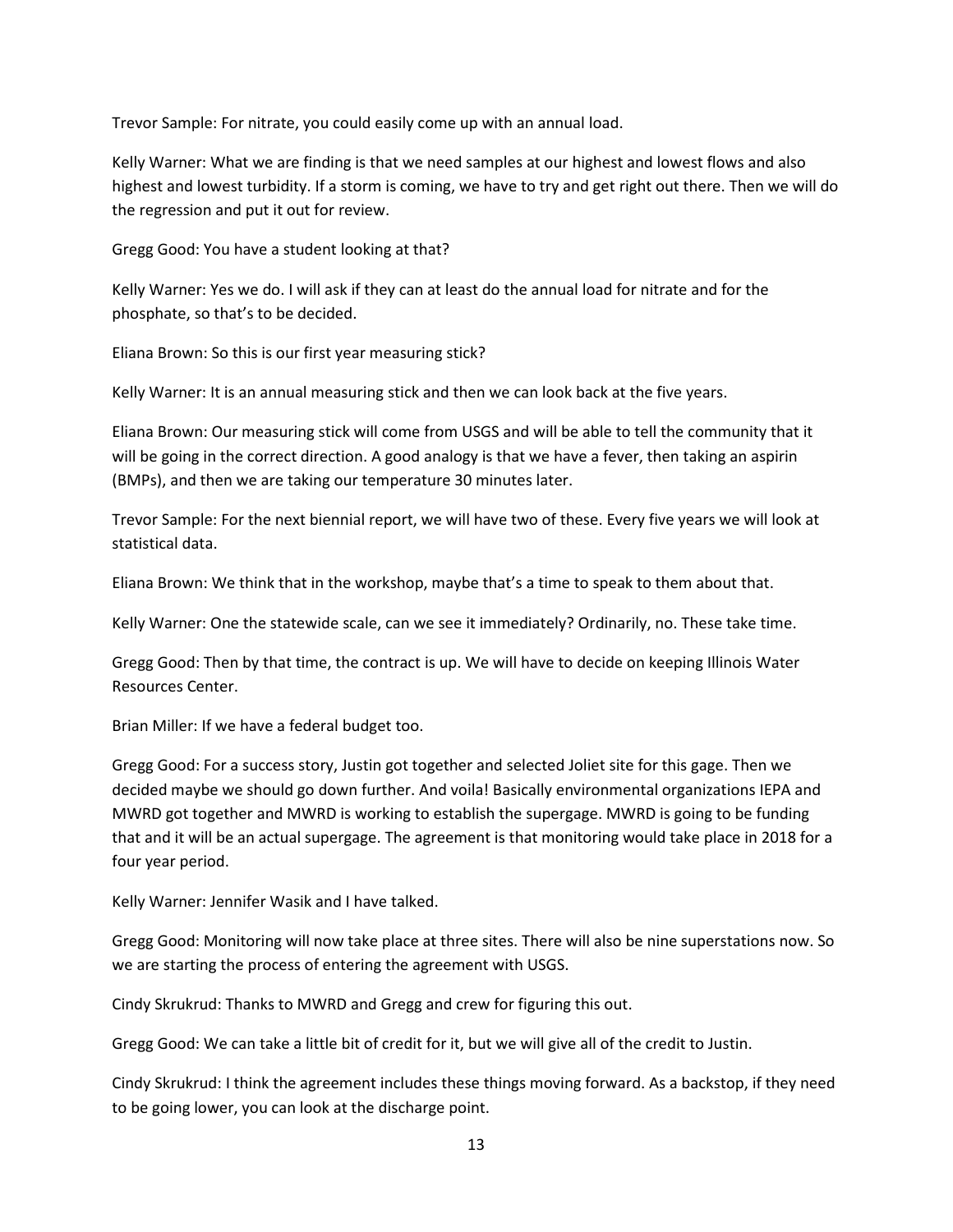Gregg Good: Next is the fall workshop.

Eliana Brown: The fall workshop is November 29 and 30. It will be at the Northfield Inn in Springfield. We were able to secure a \$70 state rate. Carla Blue will be sending out this information. With that, Brian Miller is up next.

Brian Miller: As many of you recall, there was a seat change at the Policy Working Group. We have 2-3 meetings a year that each last 2 or 3 hours. A lot of stuff we do touches things in other groups. So let's explore a two day workshop. Our biennial report will come out in August. For the groups doing good BMPs, you're making a difference, legislative bodies need to see the work that's being done. It's about getting appropriate agencies to participate and also where to overlap where appropriate. By November, they will be zooming in on where they are headed. So there might be a time to interface. Another group is the AWQPF. You're collecting the actual water quality information. Are we having any impact? Do you need to do something different? We know there is going to be a plenary meeting. What about the workshops? Another idea is getting the scientists working with the users. There has never really been a forum work. What are other things you would like to have done in the future? This two day meeting might also be for scientists. We don't know. Maybe a poster session?

Gregg Good: So maybe start at 10:00AM one day to 3:00PM on the second day. Are all the players on all the committees?

Brian Miller: Yes. It will be primarily the people involved in the Illinois Nutrient Loss Reduction Strategy. There are a lot of researchers, legislative folks, and agency officials.

Gregg Good: It will be primarily invitation only. What is the limit?

Brian Miller: Maybe in the 150 range?

Gregg Good: Maybe the plenary sessions will be in the morning and maybe there can be a breakout on the second day. It will be a matchmaking thing.

Ann Holtrop: I attended the Policy Working Group with Gregg and I was having a hard time envisioning the conversation.

Kelly Warner: How do we aggregate and assess nutrient monitoring with the state? That's where we might have a topical discussion. First thing I did was look at everything that's being done and monitored. What's out there and after what's out there, who's doing it and how. Maybe we should look at what Fox River is doing. The AWQPF group might have more representatives. For the nutrient standards group, what is the question?

Laura Keefer: Last time we met with NSAC was when Paul Terrio gave us a briefing. We are sitting here talking about water quality. Standards are being set and I don't want that to circle back.

Kelly Warner: What are the criteria that they are looking at? That's the question.

Gregg Good: What are the nutrient concentrations?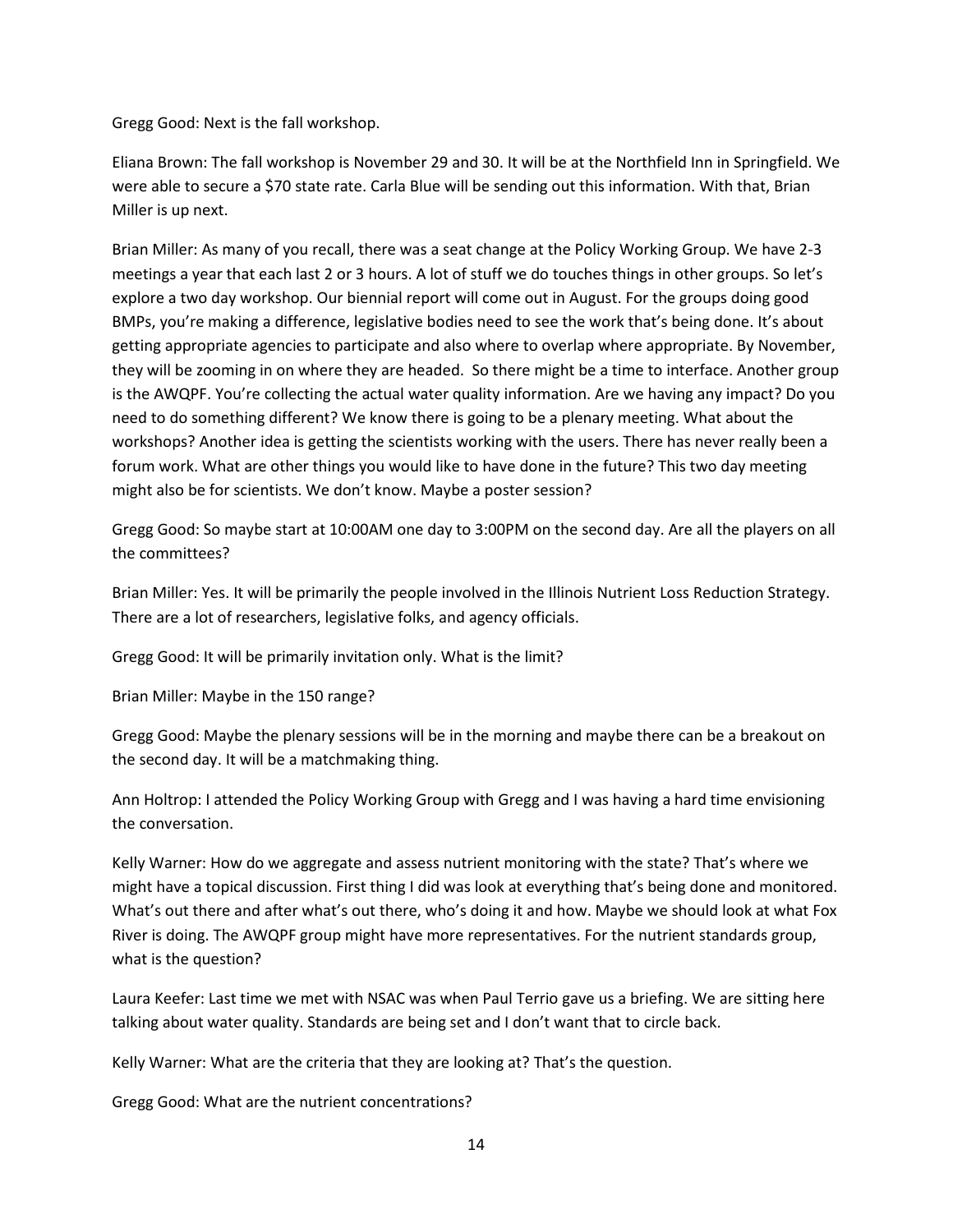Laura Keefer: I think we need that list. We might find that we have a real paucity.

Cindy Skrukrud: There was already someone giving an update on Wisconsin.

Brian Miller: So maybe they are in the process? Federal funding is going to TetraTech for doing an analysis. They don't really know the answer to your question.

Cindy Skrukrud: They've now evaluated the first round of findings.

Laura Keefer: What data do they have? I haven't been asked for what data they are asking for.

Brian Miller: They have identified the data. They were making a real effort to identify the datasets to get all the apples in the same basket.

Gregg Good: June 6 is the next NMC meeting.

Eliana Brown: We met February 12 and it was a productive meeting.

Brian Miller: Their meeting is the end of May for NSAC. I believe May 17-19.

Gregg Good: Frankly, my staff will get data or coordinate data but they don't put their two cents in unless they are asked for it.

Brian Miller: I could ask if they would be willing to give a presentation in June.

Eliana Brown: There might be a webinar in July that I might be able to invite them to.

Brian Miller: That would give at least 2 interactions.

Rick Cobb: It was helpful for me. That was helpful to see the Springfield and Indian Creek presentations. What are these standards on a practical basis?

Laura Keefer: I imagine nitrate, phosphorus, and surface water standards that are needed for formulas.

Brian Miller: If you look at standards in various states. It started with one number and then they all started adding things.

Rick Cobb: The formulas are multiple variables that equal something. The original groundwater standards look different.

Cindy Skrukrud: Could we frame out the conversation? Superstations look at phosphorus and nitrate so how are we going to be tracking our progress?

Rick Cobb: Indian Creek has monitoring and modeling. Will conceptual standards work there?

Gregg Good: Is there a plan for the chair extraordinaires to get together and talk about what this workshop can do for us?